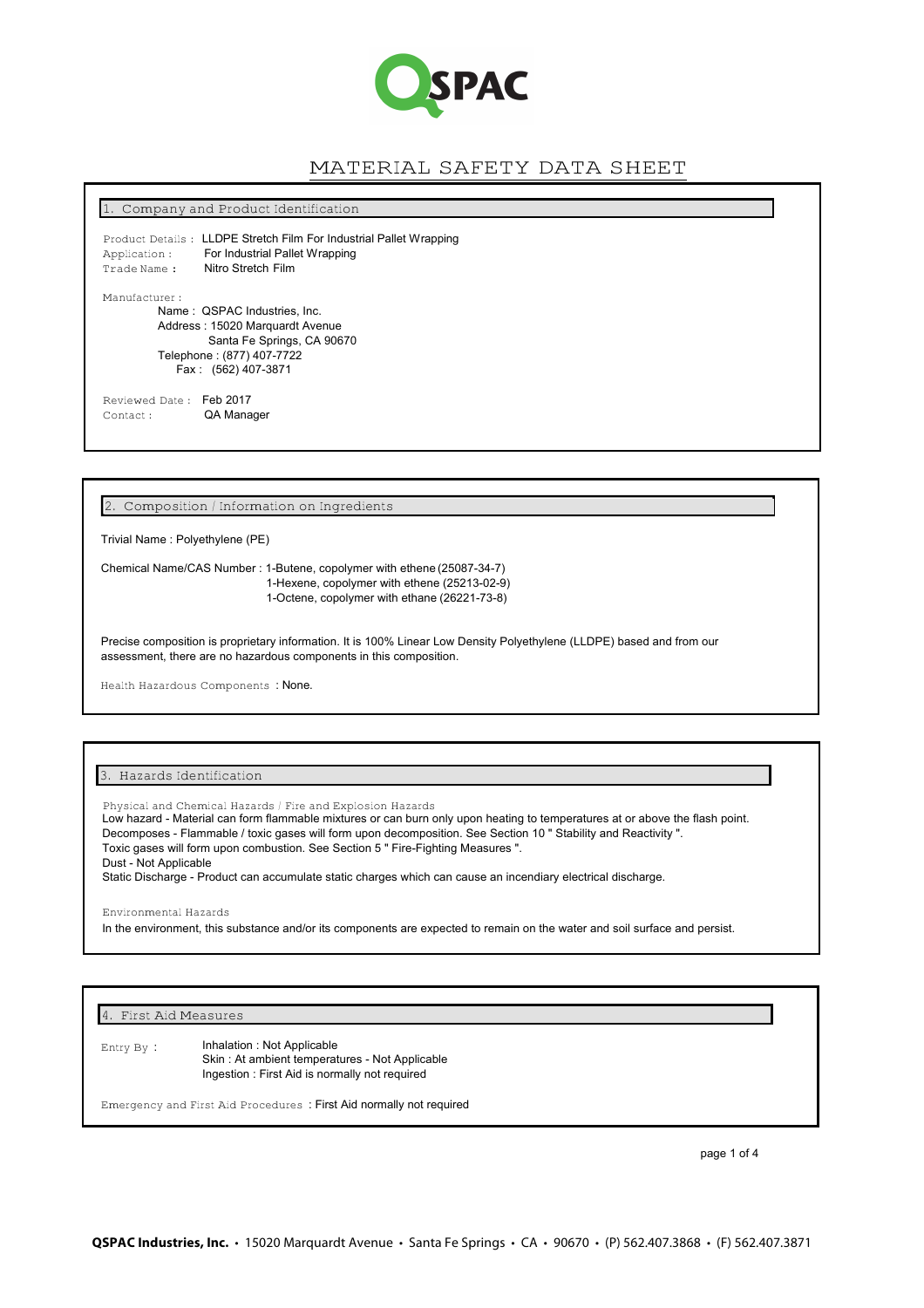

## 5. Fire-Fighting Measures

Extinguishing Media : Water, Carbon Dioxide, Dry Chemicals.

Special Fire Fighting Procedures : Isolate fire area and deny unnecessary entry. Cool surroundings with water to localise fire zone. Hand held carbon dioxide or dry chemical extinguishers may be used for small fires. Soak with water thoroughly to cool and prevent reignition.

Hazardous Combustion Products : Under oxygen lean conditions, Carbon Monoxide (CO) and irritating smoke may be produced

6. Accidental Release Measures

Accidental Release Measures : Not Applicable

Other Precautions : Use Static Eliminator to dissipate charges during unwinding to prevent sparking if required. Prolonged exposure to Ultra Violet light is to be avoided. Transportation and storage at ambient temperatures recommended. Handling and Storage: 7. Handling and Storage

8. Exposure Controls / Personal Protection

Respiratory Protection : Not Applicable

Ventilation : Not Applicable

Protective Gloves : Not Applicable

Eye Protection : Not Applicable

Protective Clothing or Equipment : Not Applicable

Work / Hygienic Practices : Not Applicable

# 9. Physical and Chemical Properties

Boiling Point: Not Applicable Specific Gravity : 0.90 - 0.95

Solubility in Water : Not soluble

Appearance and Odour : Clear odourless film

Flash Point : > 340 degree Celsius (Estimated)

Vapour Pressure : Not Applicable Melting Point : About 115 degree Celsius.

Vapour Density : Not Applicable **Evapouration Rate : Not Applicable** Evapouration Rate : Not Applicable

Flamable Limits LFL (Lower Flamable Limit) : Not Applicable UFL (Upper Flamable Limit) : Not Applicable

page 2 of 4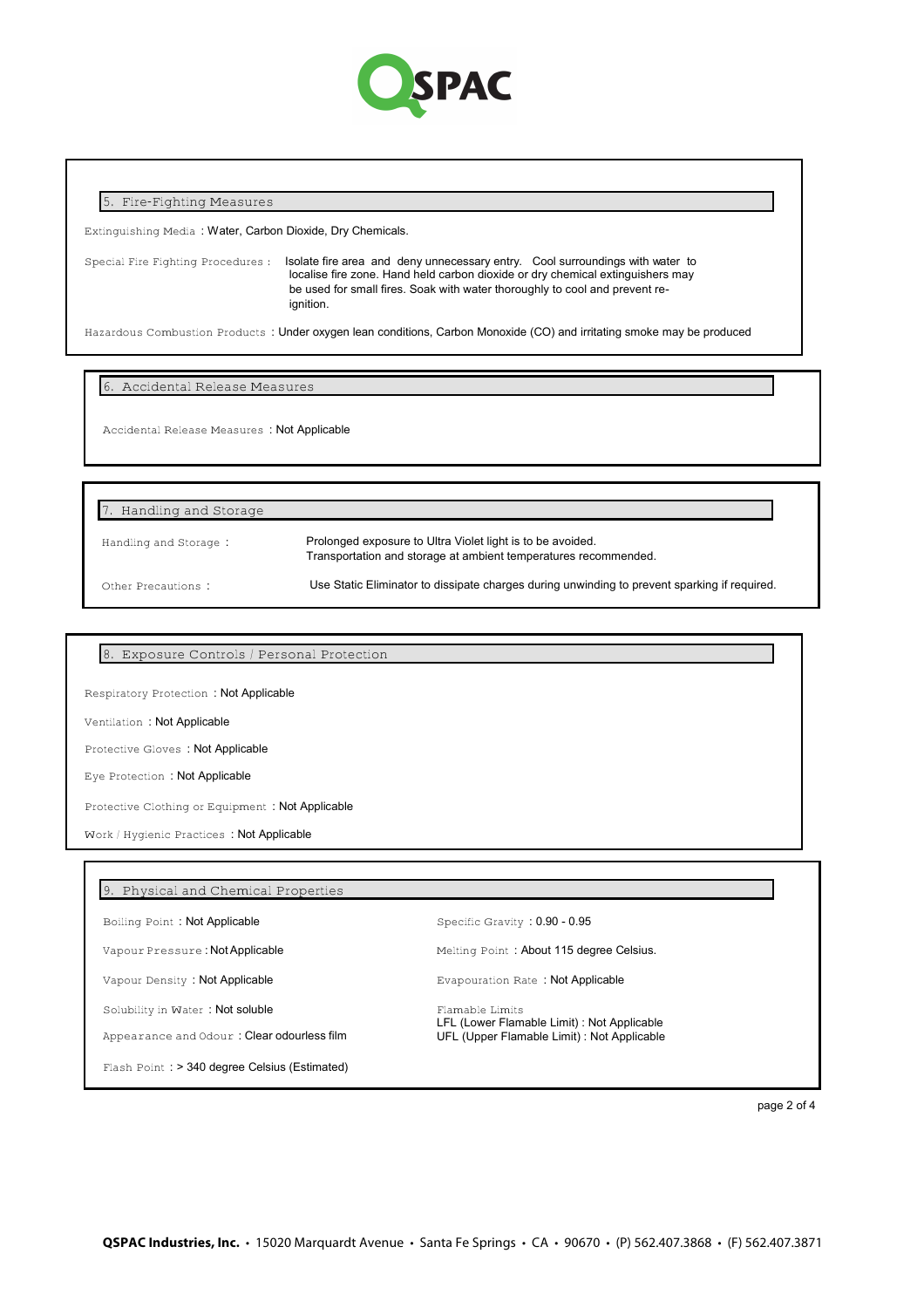

## 10. Stability and Reactivity

Stability : Product is stable

Incompatibility : Not Applicable

Hazardous Decomposition or By-Products : Not Applicable

Hazardous Polymerisation : Will not occur

Hazardous Decomposition Products : Carbon Dioxide (CO2), Carbon Monoxide (CO), Flammable Hydrocarbons and Fumes.

11. Toxicological Information

Health Hazards : Not Applicable

Carcinogenity : NTP - Not Applicable IARC Monographs - Not listed OSHA Regulations - Not listed

Signs & Symptoms of Exposure : Not Applicable

Medical Conditions Aggravated by Exposure : Not Applicable

12. Ecological Information

Information about elimination (persistence and degradability) : Not easily biodegradable.

General Notes : At present there are no ecotoxicity assessments. Material is insoluble in water and floats.

#### 13. Disposal Considerations

Waste Disposal Method :

Suitable routes of disposal of this product are incineration in appropriate incinerators (with energy recovery recommended), disposal in landfills or appropriate recycling methods. Product will persist if in ground. Product is expected to float in water. Product is recyclable.

14. Transport Information

Product may be transported by normal means.

Goods are typically cartonized or bulk packed and palletized before loading for delivery.

page 3 of 4